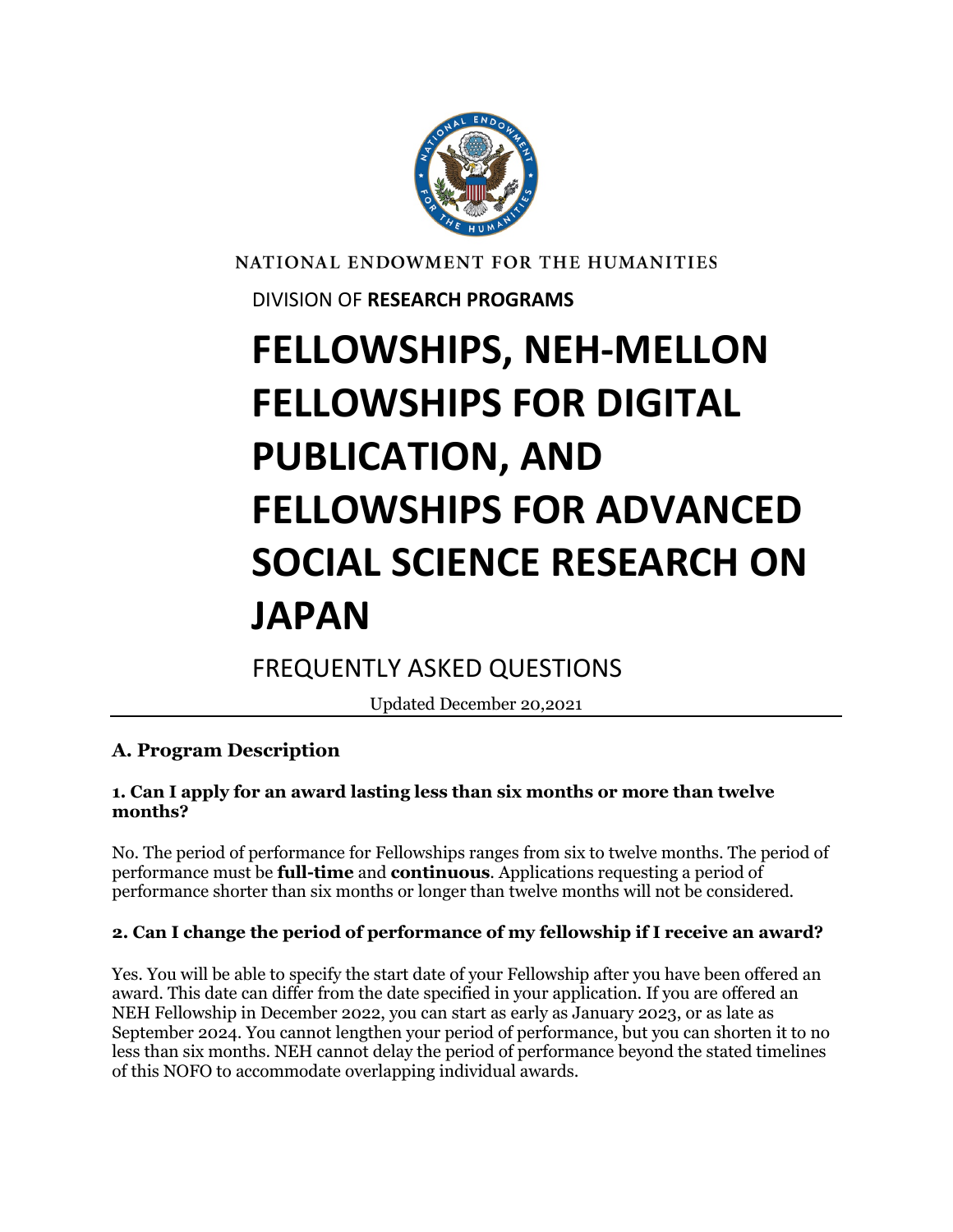## **3. My project is a [database, edition, memoir, etc.], is it eligible for this program?**

Section D. 6 of the Notice of Funding Opportunity (NOFO) for each program includes a list of products that are unallowable for funding. They vary by funding opportunity and can change from previous years, so you should check the current list to ensure your project is allowed.

#### **4. Does NEH support projects whose results will be written in a language other than English?**

Yes. Applicants must provide a rationale for projects that will be written in a language other than English. The application itself must be written in English.

# **B. Application and Submission Information**

### **1. How important is the format of the application (including appendices)?**

Applications must follow the format provided in the NOFO. Applications that violate the format instructions, including page limits, will not be considered.

#### **2. Are appendices required?**

In the Fellowships program, one-page appendices are conditionally required for editions, translations, database projects, and for visual projects.

In addition, applications for NEH-Mellon Fellowships for Digital Publications require one appendix showing the form of the proposed digital publication in wireframes, sitemaps, or screen shots.

Please see the instructions in each NOFO for details.

#### **Note: The Fellowships program no longer requires writing samples.**

#### **3. What help is available for preparing the application?**

NEH staff are able to answer questions about preparing your application and your eligibility. Staff may be reached at (202) 606-8200 and at [fellowships@neh.gov.](mailto:fellowships@neh.gov) Because of the large number of applications received in the Fellowships program, NEH staff members are not able to comment on draft applications.

NEH staff will read draft applications for NEH-Mellon Fellowships for Digital Publication. See section D4. "Submission dates and times" in the NOFO for details.

Applicants are encouraged to review the samples of previously funded applications, which are available on the main pages for [Fellowships,](https://www.neh.gov/grants/research/fellowships) [NEH-Mellon Fellowships for Digital Publication,](https://www.neh.gov/grants/research/neh-mellon-fellowships-digital-publication) and [Fellowships for Advanced Social Science Research on Japan.](https://www.neh.gov/grants/research/fellowships-advanced-social-science-research-japan) Lists of recent awards in each program are also available on these pages.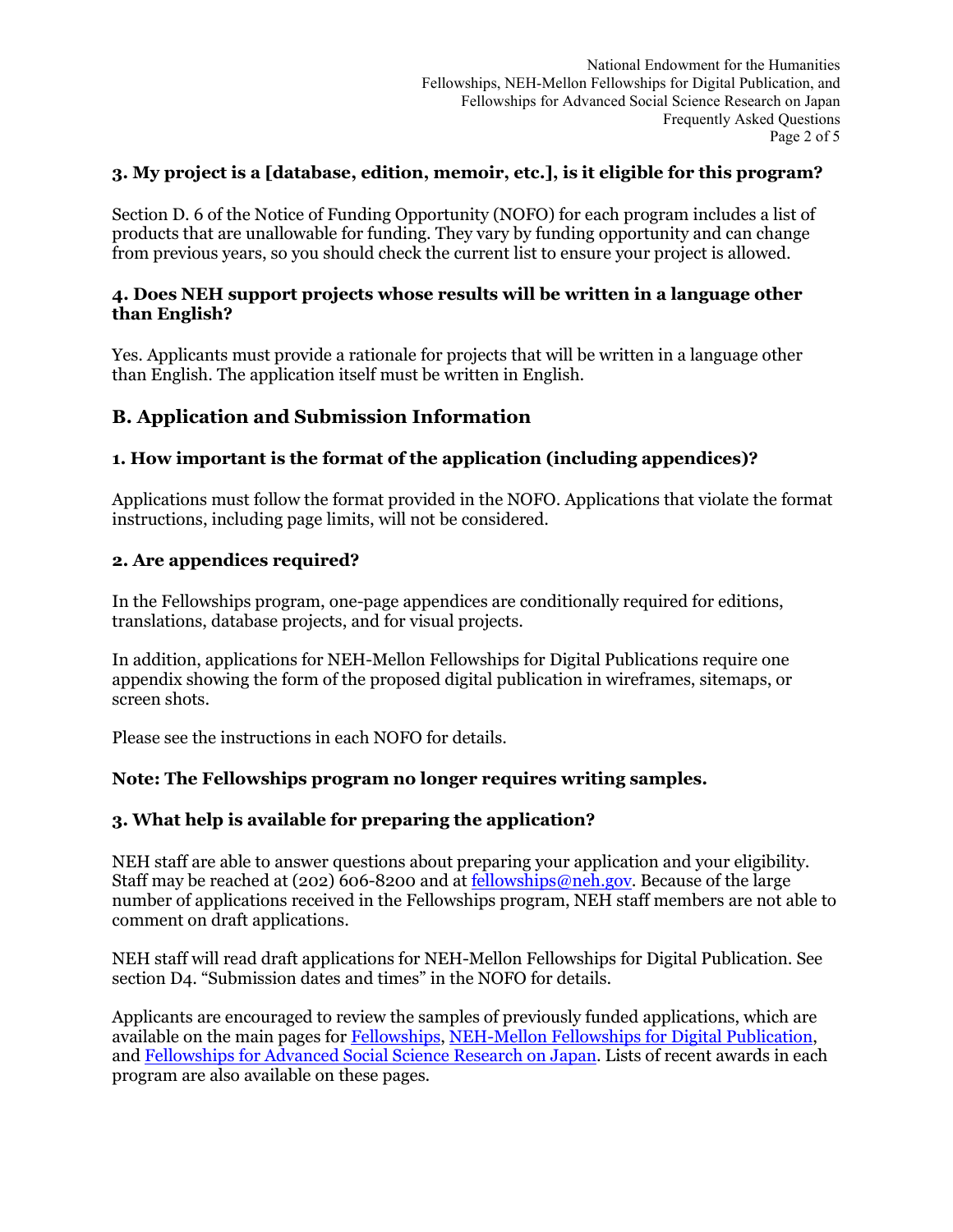For each of the programs, there will be an informational webinar before the application deadlines. Dates and recordings are on the programs' websites.

## **4. What technical support is available if I have trouble using Grants.gov or submitting the application?**

Grants.gov operates a help desk. You can request technical support by sending email to [support@grants.gov](mailto:support@grants.gov) or calling 1-800-518-4726.

# **5. How should I title my application? Does NEH change project titles?**

Your title should be descriptive of the project, substantive, and free of specialized language. It should be easily understood by the general public. Omit technical terms, jargon, and unfamiliar words. The title may not exceed 125 characters (including spaces and punctuation). Your NEH project title does not necessarily have to be the same as the title of your proposed publication. Avoid using a main title that requires clarification by the subtitle. For example, "A History of Counterfeiting in the U.S., 1776-1900" is clearer than "Fakes and Fakers: A History of Counterfeiting in the U.S., 1776-1900."

When possible, include places and dates indicating a project's scope. For example, "Faith and Belief among New York City Catholics, 1945-1970" is clearer than "Faith and Belief in the Catholic Community."

NEH reserves the right to re-title funded projects that do not follow agency guidelines. Award recipients, however, are permitted to use their preferred title for any award products.

## **6. Is it possible to extend the deadline?**

No. Late applications will not be reviewed, except in the rare cases covered by NEH'[s policy on](https://www.neh.gov/grants/policy-on-late-submissions)  [late submissions.](https://www.neh.gov/grants/policy-on-late-submissions)

# **C. Application Review Information**

## **1. How will my application be reviewed?**

All applications receive peer review. More details about NEH's review process are available in section E2. of the NOFO and [here.](https://www.neh.gov/grants/application-process)

#### **2. Can I see the evaluators' comments after the competition?**

Yes. The notification you receive about the decision made on your application will contain instructions for requesting the evaluators' comments. If your application is unsuccessful, the comments may help you revise it for resubmission. Even if your application is successful, we encourage you to request evaluator comments as they may help inform the project.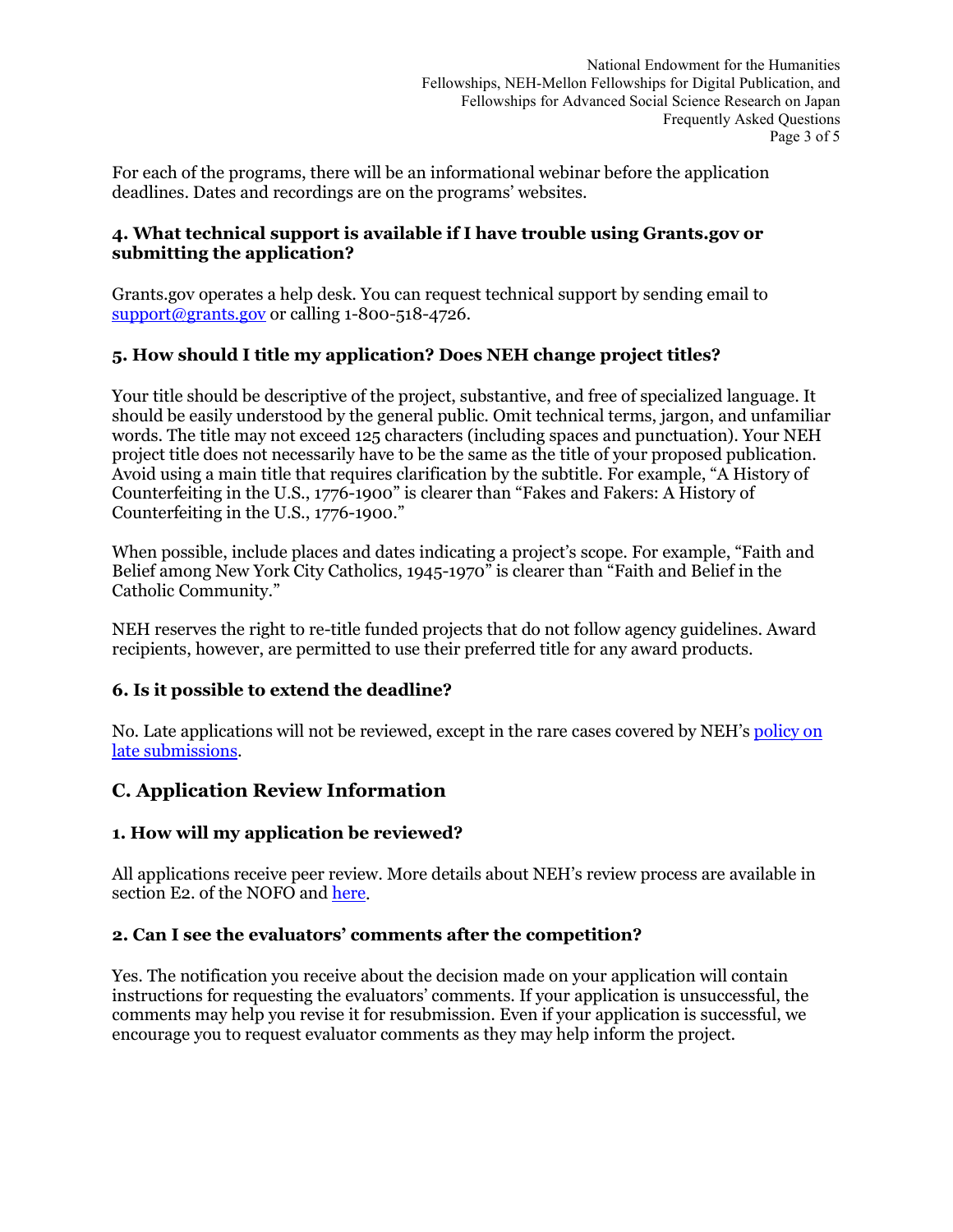## **3. I applied for a fellowship last year and my application was unsuccessful. Will I be at a disadvantage if I reapply?**

No. NEH encourages previous applicants to revise their applications and reapply. NEH recruits different reviewers from year to year, and does not inform reviewers that a particular application was previously unsuccessful.

# **D. Additional information on NEH-Mellon Fellowships for Digital Publication**

## **1. I am working on a digital publication. Am I required to apply to the NEH-Mellon Fellowships for Digital Publication opportunity?**

No, but you are strongly encouraged to apply to it. The NEH Fellowships program has long supported digital projects and will continue to do so. The partnership between NEH and Mellon provides special support for scholarship that requires digital expression and publication to be fully realized. This might include multimedia work with video, images, or sound files integrated into the argument, or work that requires flexible reading pathways, interactivity, or other digital features not possible in print.

Note: the NEH-Mellon Fellowships for Digital Publication program does not support funding for databases. A full list of funding restrictions for each program can be found in section D6 of the relevant NOFO.

### **2. How will the review of applications submitted to the NEH-Mellon Fellowships differ from applications submitted to the NEH Fellowships program?**

NEH-Mellon Fellowships for Digital Publication is a special opportunity within the larger NEH Fellowships competition, and applications will be judged by similar criteria and held to the same standards of scholarly excellence. Applications will be evaluated by separate peer review panels of scholars who are knowledgeable about digital humanities and digital publications.

### **3. I am working on developing a website to accompany a book. Should I apply for an NEH-Mellon Fellowships for Digital Publication?**

Your project might be technically allowable, but may not be competitive depending on the balance between the website and the book. NEH-Mellon Fellowships for Digital Publication encourage those scholars who are working on projects that can only be carried out through digital publication. Sometimes digital projects are complemented by a print component. On the other hand, digital "side projects" such as websites that accompany print publications fall outside the goals of the special opportunity. It is not unusual, however, for both kinds of projects to compete in the NEH Fellowships program.